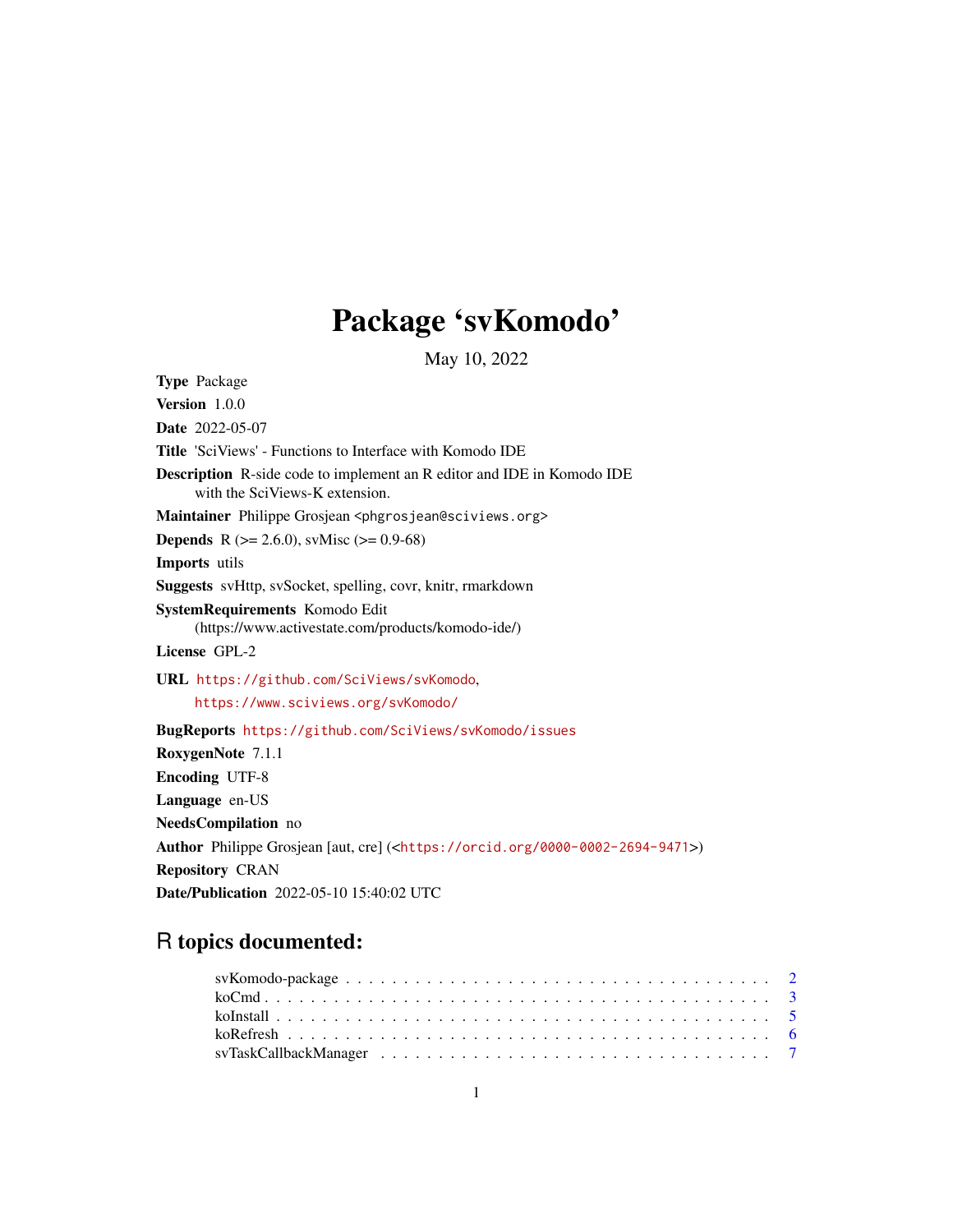<span id="page-1-0"></span>**Index** [9](#page-8-0)

svKomodo-package *svKomodo: 'SciViews' - Functions to Interface with Komodo IDE*

#### Description

R-side code to implement an R editor and IDE in Komodo IDE with the SciViews-K extension.

#### Details

Before RStudio or R addins for vscode were developed and popularized, this was an attempt to develop a complete IDE for R by using Komodo IDE, see https://www.activestate.com/products/komodoide/. The additional code needed to supplement Komodo IDE with R-related features was implemented in two parts: (1) The SciViews-K (https://github.com/SciViews/sciviewsk) addin for Komodo and (2) the present svKomodo R package that work hand in hand to provide R code intelligence, an object explorer, an integrated R Console, a document format similar to R Markdown, but using ASCIIDoc instead of Markdown, and more.

The development of this extension for Komodo IDE was stopped in 2016 because it was too similar to RStudio that emerged at that time as one of the preferred editor/IDE for R. The SciViews IDE using Komodo never was enough advertised, nor documented to gain a significant useR base.

Nevertheless, the SciViews-K Komodo addin and the svKomodo R package implemented features that may be interesting in a different context. The interaction of R and Komodo and the remote R Console in Komodo use communication protocols developed in the svSocket and svHttp R packages. As such, it is an example of R -JavaScript code to interact with R in a non-blocking way that could be reused in any other software that implements its UI using HTML + JavaScript. The consequent JavaScript code developed for the R object explorer may be worth looking at, for instance.

Both SciViews-K and svKomodo should be considered archived items. I keep them "alive" in the hope that their code could be useful to others in similar contexts. See the other man pages for further explanations.

#### Author(s)

Maintainer: Philippe Grosjean <phgrosjean@sciviews.org> [\(ORCID\)](https://orcid.org/0000-0002-2694-9471)

#### See Also

Useful links:

- <https://github.com/SciViews/svKomodo>
- <https://www.sciviews.org/svKomodo/>
- Report bugs at <https://github.com/SciViews/svKomodo/issues>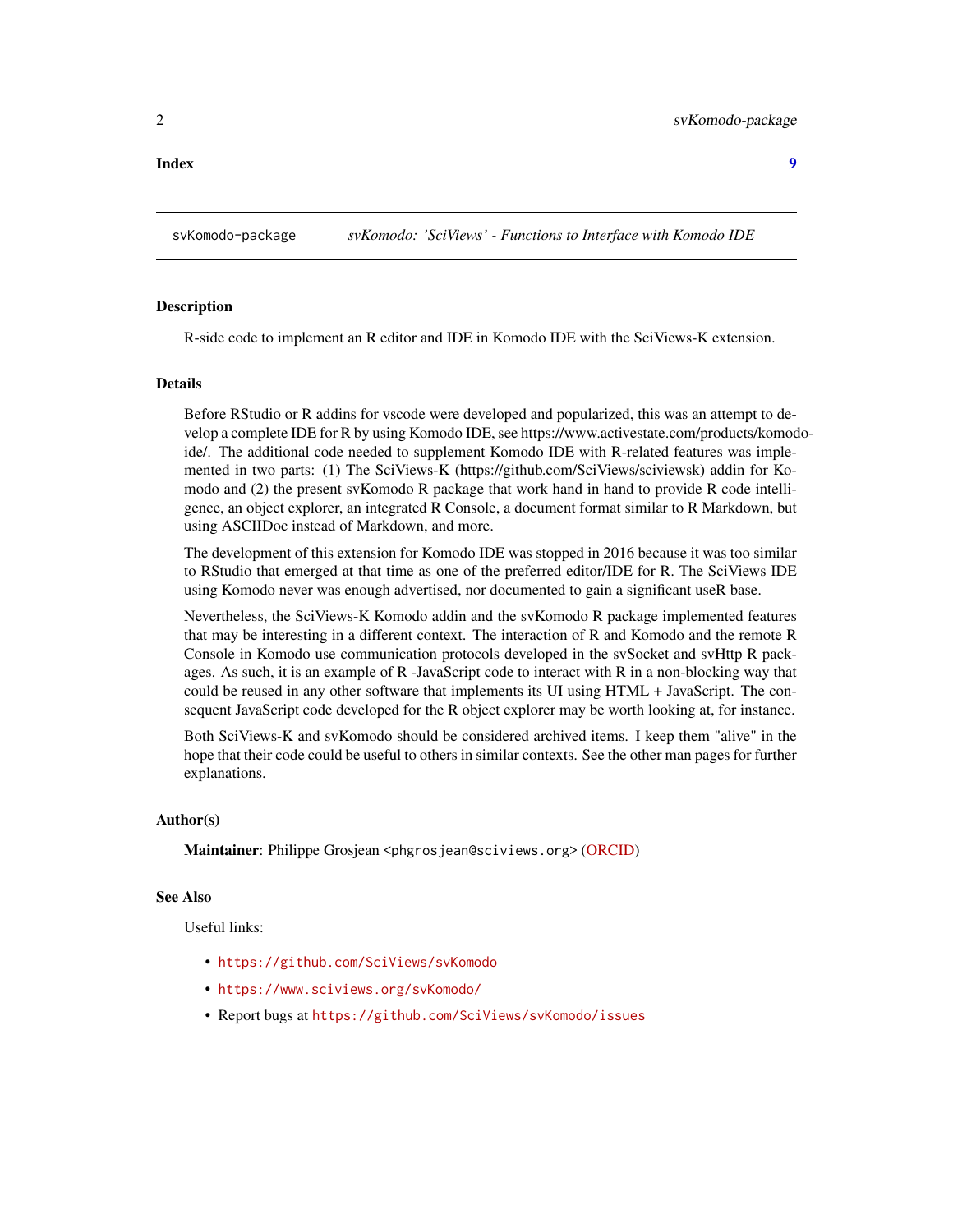<span id="page-2-1"></span><span id="page-2-0"></span>koCmd *Connect to the SciViews-K (Komodo Edit/IDE) socket server and run JavaScript code in Komodo*

#### Description

If Komodo Edit/IDE with the SciViews-K extension is running on your machine, you can connect to its socket server and run javascript code in it with this function.

#### Usage

```
koCmd(
  cmd,
  data = NULL,async = FALSE,
  host = getOption("ko.host"),
 port = getOption("ko.port"),
  kotype = getOption("ko.kotype"),
  timeout = 2,
  type = c("js", "rjsonp", "output"),
 pad = NULL,...
)
```
#### Arguments

| cmd     | the JavaScript you want to execute in Komodo Edit, in a character                                                                                                                                                                                                                                                                                                                                                                                       |
|---------|---------------------------------------------------------------------------------------------------------------------------------------------------------------------------------------------------------------------------------------------------------------------------------------------------------------------------------------------------------------------------------------------------------------------------------------------------------|
| data    | if a named list, replace << <name>&gt;&gt; in cmd for each name of the list by its<br/>component first. If a character string, replace &lt;&lt;&lt; data&gt;&gt;&gt; in cmd. If NULL (by<br/>default), do nothing to cmd before submitting it. See the last examples for using<br/>data.</name>                                                                                                                                                         |
| async   | not used yet!                                                                                                                                                                                                                                                                                                                                                                                                                                           |
| host    | the host where Komodo is located. Currently, only local host is accepted. Can<br>be changed by setting options (ko. host = $\dots$ ).                                                                                                                                                                                                                                                                                                                   |
| port    | the socket port where the SciViews-K server is listening, by default, it is port<br>7052. Can be changed by setting options (ko. port = $\dots$ ).                                                                                                                                                                                                                                                                                                      |
| kotype  | the type of Komodo server in use. Currently (SciViews-K $> = 0.9-25$ ), it can be<br>either "socket" or "file".                                                                                                                                                                                                                                                                                                                                         |
| timeout | number of seconds to wait for a response.                                                                                                                                                                                                                                                                                                                                                                                                               |
| type    | which type of Komodo command do we send? If type = "js" (by default),<br>emd is considered to be JavaScript code to be evaluated in Komodo. If type =<br>"r j sonp", cmd is parsed as RJson object with padding (included in a JavaScript<br>function call) and will be evaluated as such in Komodo. if type = "output",<br>the string in cmd is considered to be some R output and will be displayed in the<br>Komodo local R console (no evaluation). |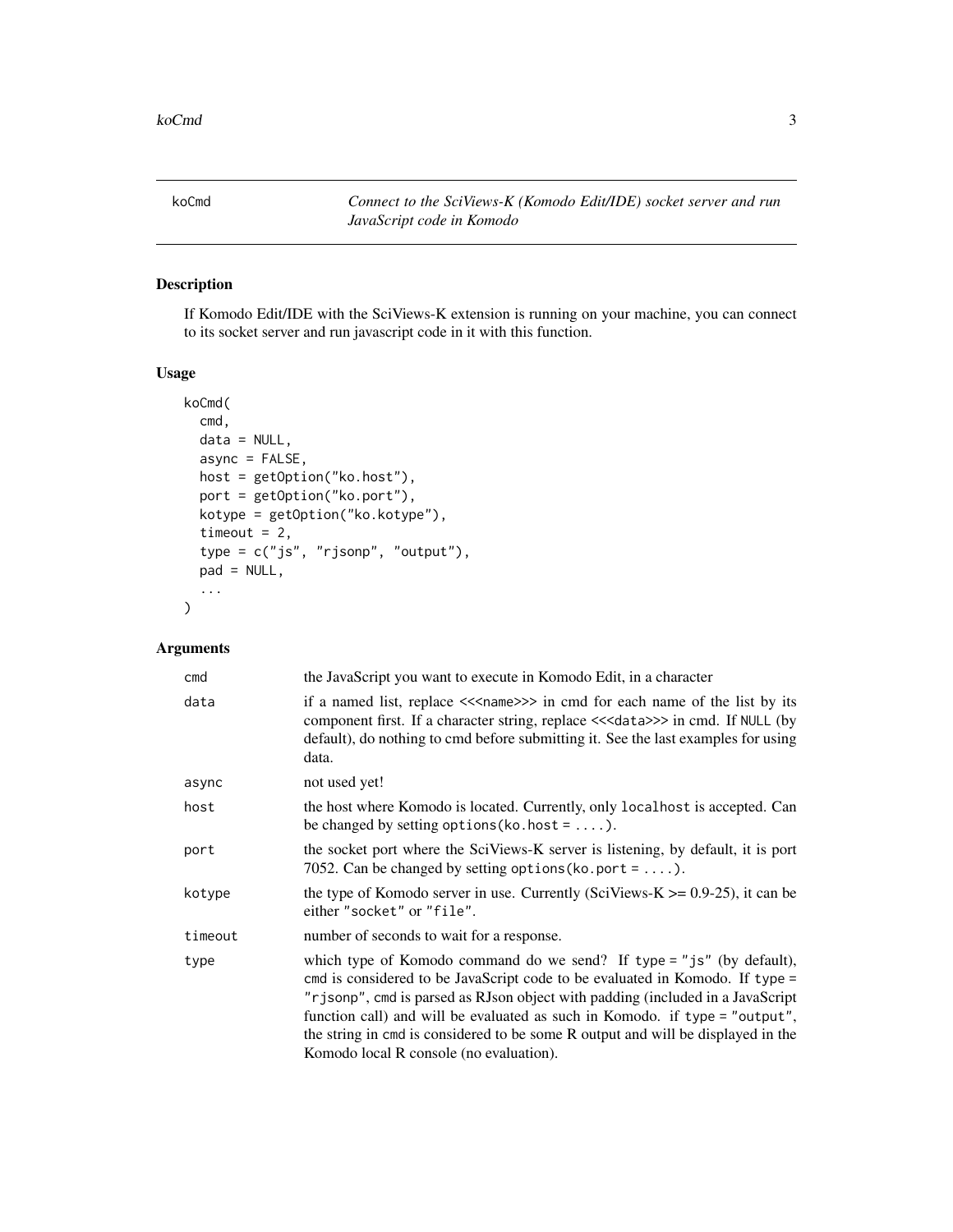<span id="page-3-0"></span>

| pad      | a string naming the JavaScript function to run in Komodo, with the constructed                             |
|----------|------------------------------------------------------------------------------------------------------------|
|          | RJson object as argument. If NULL (by default), the RJson object is evaluated<br>directly without padding. |
| $\cdots$ | further arguments to pass to $to$ Rison().                                                                 |

#### Details

Komodo Edit (https://www.activestate.com/products/komodo-ide/) is an Open Source (MPL, GPL & LGPL) editor based on the excellent Mozilla platform and the powerful Scintilla text editor widget. It runs on many Linux distributions, on Windows and on MacOS. Komodo IDE was a commercial equivalent, but with many tools for developers, especially targeting languages like Perl, Tcl, Python, Ruby, etc. This product is now freely distributed as well and Komodo Edit was deprecated. However, the project does not appear to be actively maintained any more and it may not work on more recent MacOS or Windows versions.

koCmd() can only talk to Komodo if the SciViews-K socket server is installed. This server is contained in the SciViews-K extension that you can download from https://github.com/SciViews/sciviewsk. See Komodo documentation to know how to install this extension (drag and drop of the extension on the Komodo window works in most platforms).

#### Value

Returns the results of the evaluation of the javascript code in Komodo Edit/IDE if async = FALSE. Note that async = TRUE is not supported yet.

If there is an error, or cmd is an invalid JavaScript code, a character string containing javascript error message is returned (this is changed from version 0.9-47, previously a 'try-error' was returned).

#### **Note**

Because of security concerns, the SciViews-K server only allows connections from local clients (running on the same computer). This limitation would be relatively easy to eliminate, but at your own risks!

Data are returned from Komodo to R by using the JavaScript function sv. socket.serverWrite(), see the examples bellow.

#### See Also

[svSocket::startSocketServer\(\)](#page-0-0), [svSocket::processSocket\(\)](#page-0-0)

#### Examples

```
## Not run:
# Make sure you have started Komodo Edit or IDE with the SciViews-K extension
# installed on the same machine, and the socket server started and then...
# Send JavaScript commands to Komodo
# Alert box in Komodo, and then reply to R
koCmd(c('alert("Hello from R!");',
 'sv.socket.serverWrite("Hello from OpenKomodo (" + ko.interpolate.currentFilePath() + ")");'))
```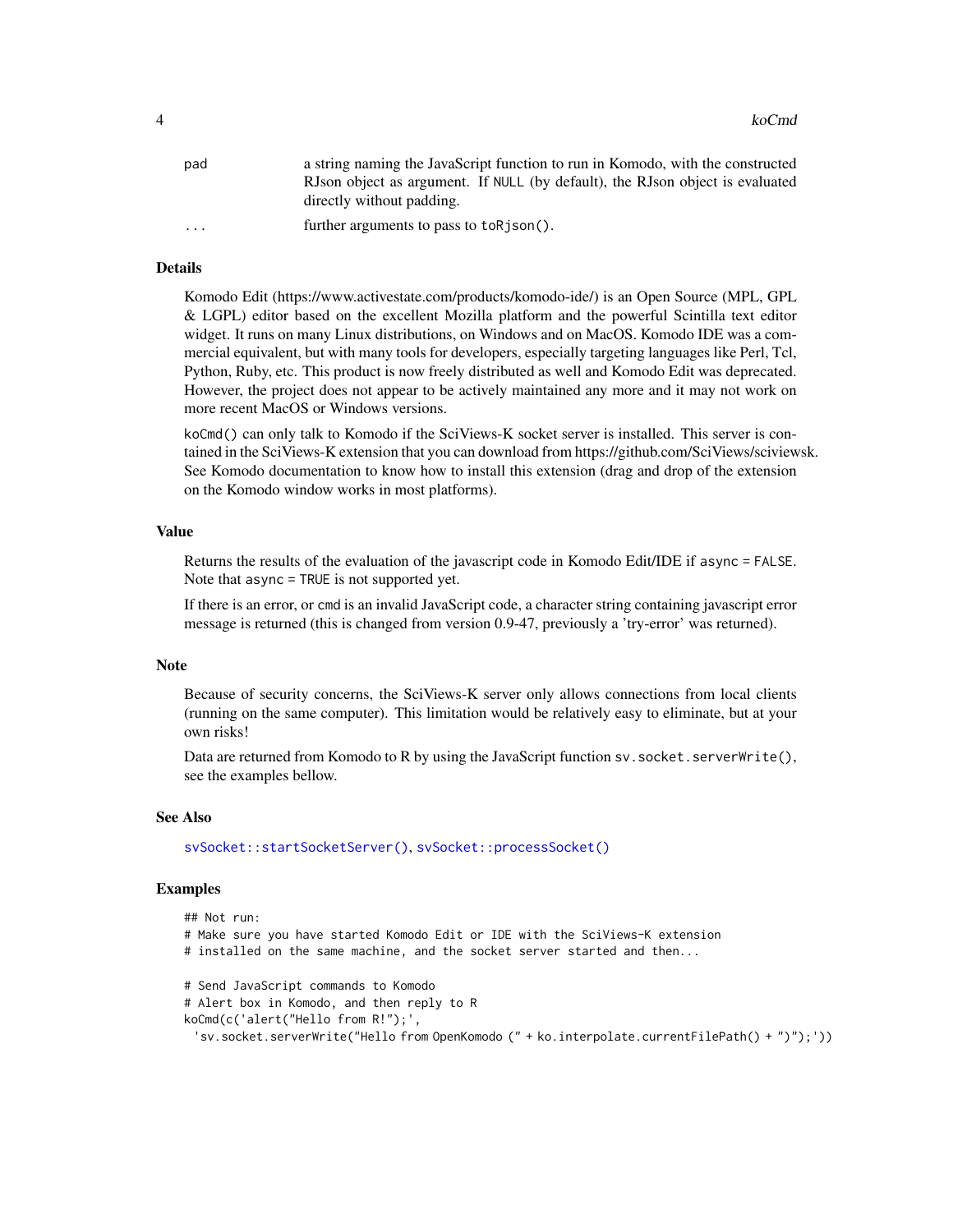#### <span id="page-4-0"></span>koInstall 5

```
# Open a web page wih Komodo configuration
koCmd("ko.open.URI('about:config','browser');")
# Get info from Komodo
koCmd("sv.socket.serverWrite(ko.logging.getStack());")
# Passing a large amount of data to Komodo, and then, back to R
koCmd(paste0('sv.socket.serverWrite("', rep(paste(iris, collapse = "\\\\n"), 10), '");'))
# It is easier to use 'data =' instead of paste() for constructing the JS command
koCmd('alert("<<<data>>>");', data = search())
# Using a named list for data to replace in the cmd
koCmd('alert("This is R version <<<major>>>.<<<minor>>>");', R.version)
# Sending incorrect JavaScript instruction
koCmd('nonexistingJSfunction();')
# Should return something like:
# "ReferenceError: nonexistingJSfunction is not defined"
# Sending RJsonP (RJson with padding) instruction to Komodo
koCmd("Hello with RJsonP!", type = "rjsonp", pad = "alert")
# This is more useful to pass complex R objects to Komodo
koCmd(head(iris), type = "rjsonp", pad = "sv.socket.serverWrite")
# Send simple text (no evaluation) to the Komodo R console
koCmd("Hello again from R!", type = "output")
## End(Not run)
```
koInstall *Install and uninstall hooks for communicating with Komodo Edit/IDE*

#### Description

Install functions in SciViews:TempEnv and callbacks required to communicate with Komodo Edit with the SciViews-K extension (see https://github.com/SciViews/sciviewsk).

#### Usage

```
koInstall()
```

```
koUninstall()
```
#### Details

The minimum instruction to install the communication with Komodo/SciViews-K (so called, SciViews Komodo) is to use: options(ko.serve = 8888); require(svKomodo). When the ko.serve option is set, svKomodo loads svSocket, starts the socket server listening to the port you have selected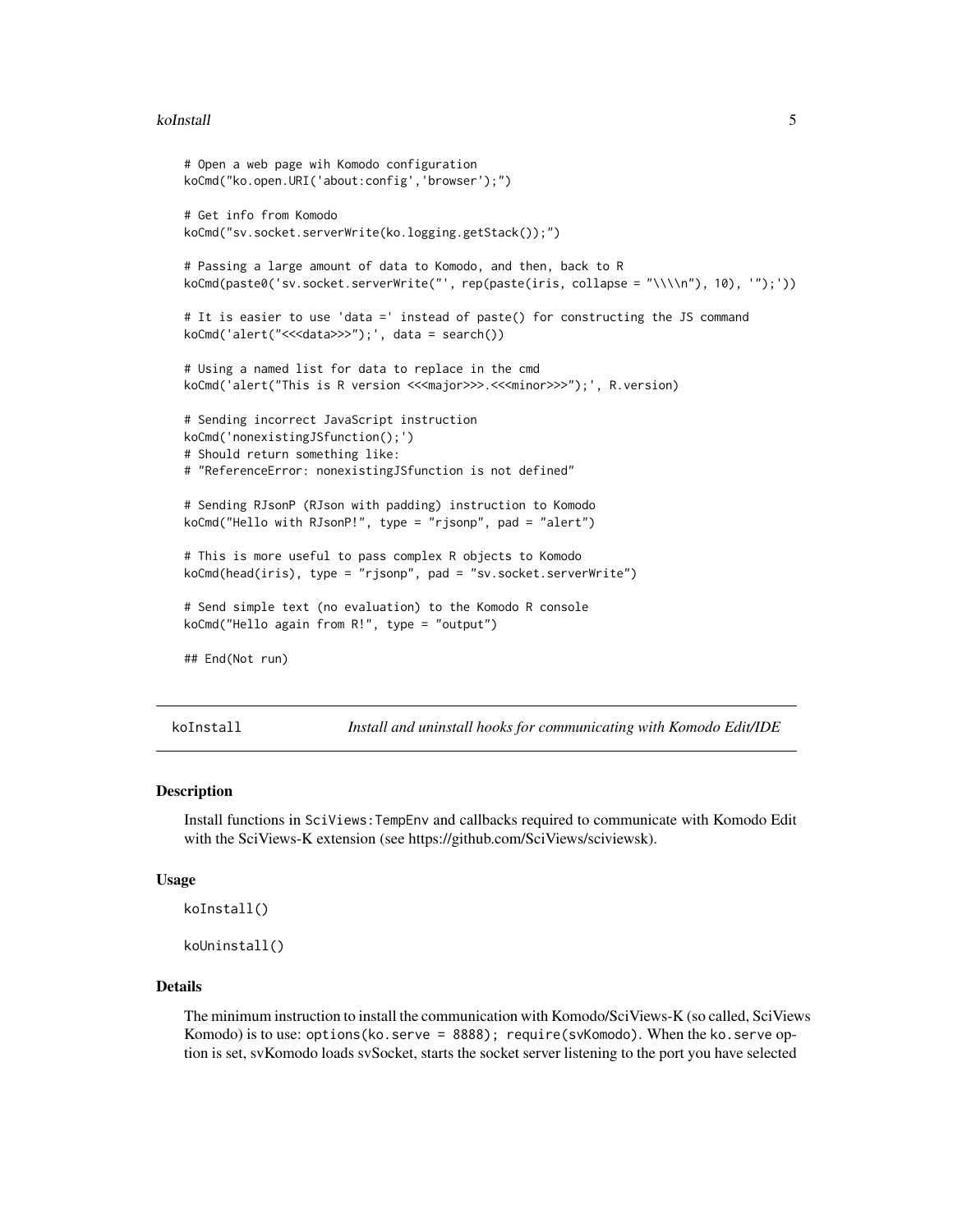<span id="page-5-0"></span>(8888 by default), and install the hooks and callbacks required to communicate with SciViews Komodo.

Before loading svKomodo, you can also set option(ko.port = 7052) or another port number where the Komodo SciViews-K server is listening (7052 is the default value). If the Komodo client is running on a different machine, you should also set ko. host = "xxx.xxx.xxx.xxx", where xxx.xxx.xxx.xxx is the IP address of the Komodo client's machine, before loading svKomodo (note that running R and Komodo on separate machines is not supported yet, but this is a planned feature and corresponding configurations are already recognized; just, distant server is currently locked until we will build a better security mechanism in the server (SSL, TSL, ...).

All these operations are done by Komodo if you start R from Komodo with SciViews-K extension installed.

#### Value

Returns nothing.

#### See Also

[koCmd\(\)](#page-2-1)

koRefresh *Refresh Komodo interface (active object lists and R object browser)*

#### Description

These function manage to refresh the list of active objects in Komodo and also the data displayed in the Komodo R object browser. They should not be called directly by the end-user.

#### Usage

```
koRefresh(force = FALSE)
```
koAutoRefresh(...)

#### Arguments

| force             | do we force refresh, even if data have not changed?       |
|-------------------|-----------------------------------------------------------|
| $\cdot\cdot\cdot$ | any argument (ignored, but useful for addTaskCallback()). |

#### Value

Both functions return TRUE on success.

#### See Also

[koCmd\(\)](#page-2-1)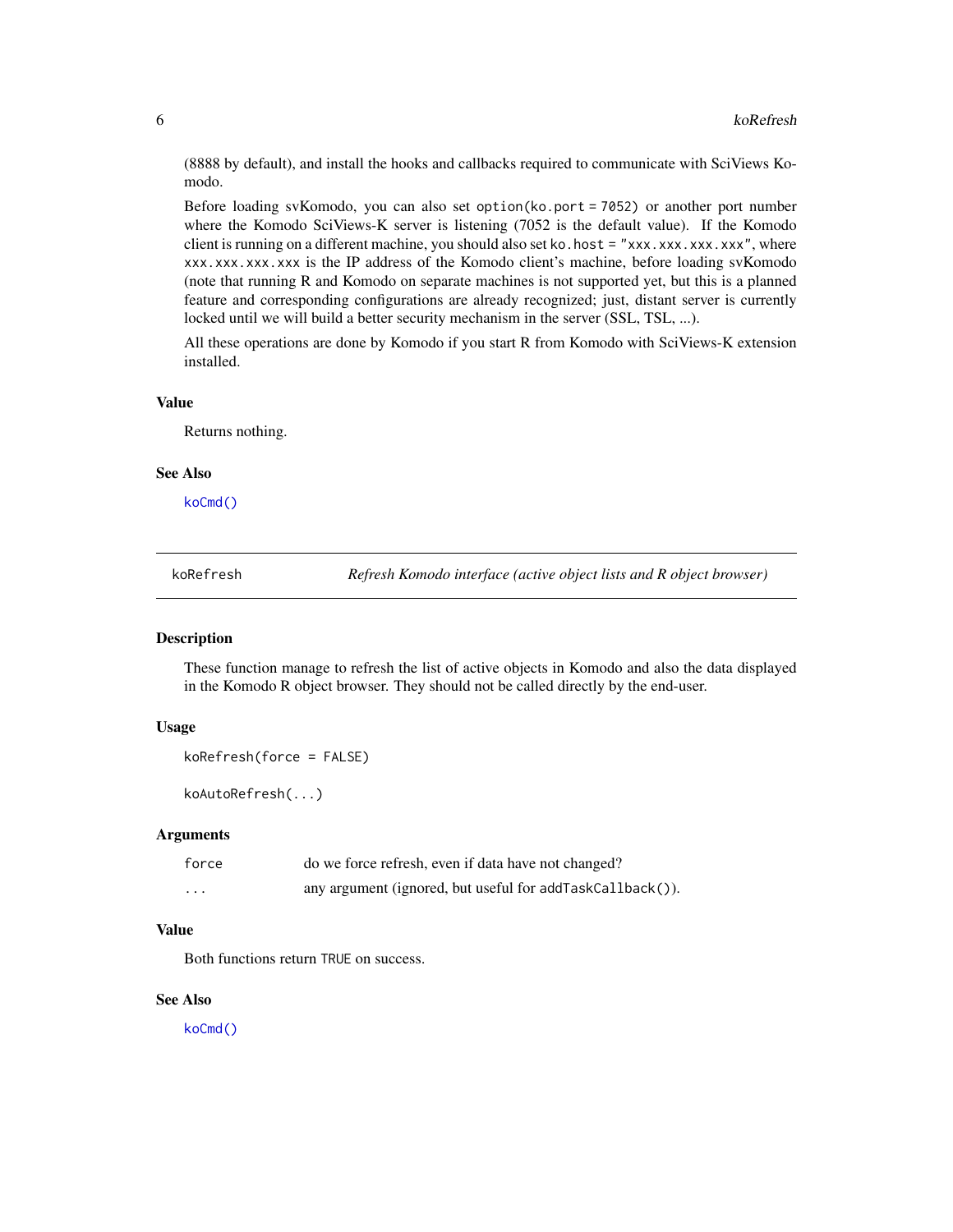<span id="page-6-0"></span>svTaskCallbackManager *Create task callbacks that are evaluated both from R and socket/http server*

#### Description

svTaskCallbackManager() is a copy of taskCallbackManager() in R base package, as of version 4.0.5 of R. Two important differences: (1) the top task created is named SV-taskCallbackManager instead of R-taskCallbackManager, and its tasks are executed after each top-level task in R console, or after execution of non-hidden R code from the socket or http server (take care: only once per set of code, no matter the number of top-level task in the R code send by the client in the second case). All taskCallbacks defined by addTaskCallback() or taskCallbackManager\$add() from R base package are not executed when code is invoked from the R socket or http server!

#### Usage

```
svTaskCallbackManager(handlers = list(), registered = FALSE, verbose = FALSE)
```
#### Arguments

| handlers   | this can be a list of callbacks in which each element is a list with an element<br>named f which is a callback function, and an optional element named data<br>which is the 5-th argument to be supplied to the callback when it is invoked.<br>Typically this argument is not specified, and one uses add to register callbacks<br>after the manager is created.                                                |
|------------|------------------------------------------------------------------------------------------------------------------------------------------------------------------------------------------------------------------------------------------------------------------------------------------------------------------------------------------------------------------------------------------------------------------|
| registered | a logical value indicating whether the evaluate function has already been reg-<br>istered with the internal task callback mechanism. This is usually FALSE and<br>the first time a callback is added via the add function, the evaluate function is<br>automatically registered. One can control when the function is registered by<br>specifying TRUE for this argument and calling addTaskCallback() manually. |
| verbose    | a logical value, which if TRUE, causes information to be printed to the console<br>about certain activities this dispatch manager performs. This is useful for de-<br>bugging callbacks and the handler itself.                                                                                                                                                                                                  |

#### Value

See ?taskCallbackManager for both the returned object and how to use it.

#### Author(s)

Slightly modified from the original R core team's function by Ph. Grosjean [phgrosjean@sciviews.org](mailto:phgrosjean@sciviews.org)

#### See Also

[taskCallbackManager\(\)](#page-0-0)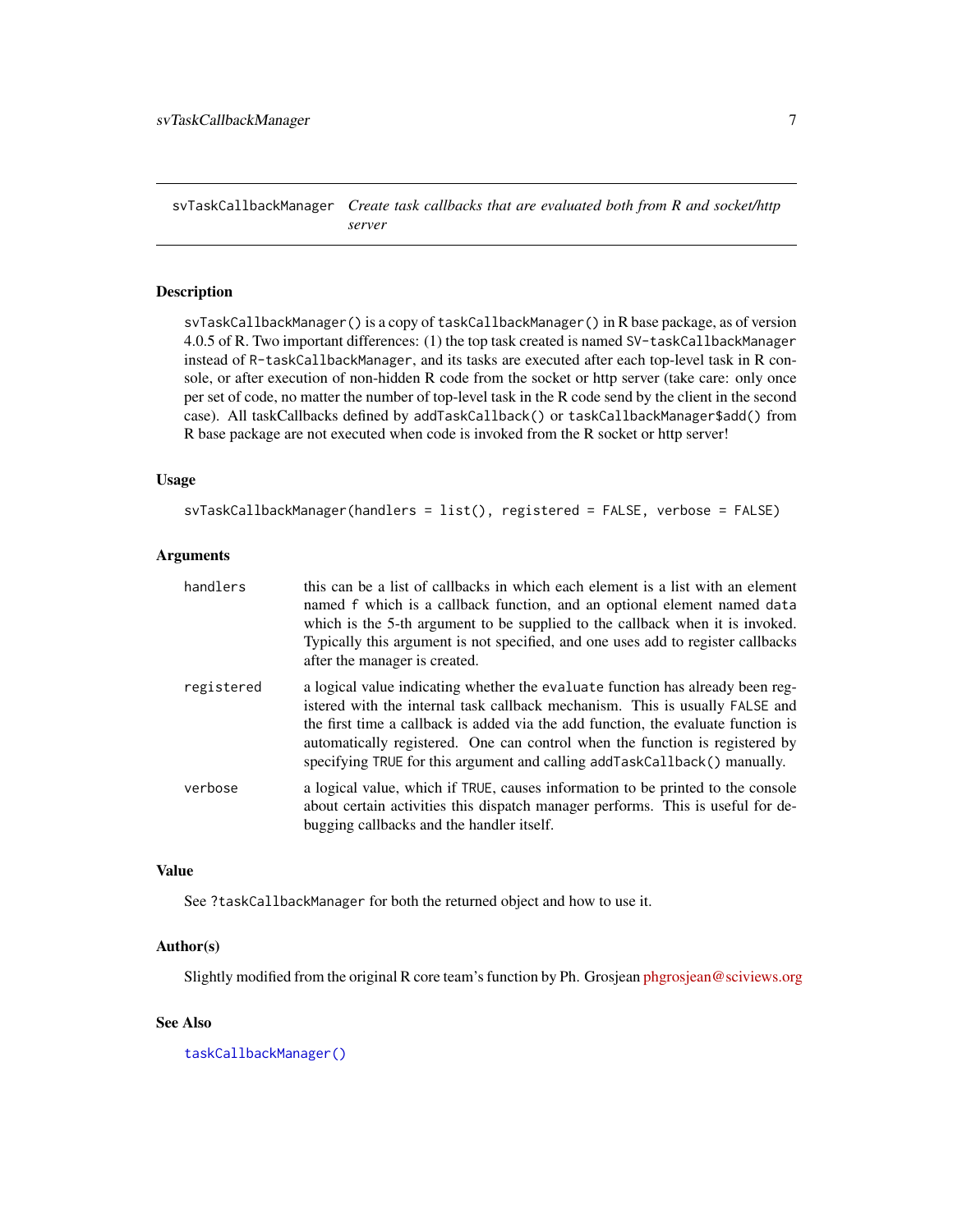#### Examples

```
# create a task callback manager
cbman <- svTaskCallbackManager()
# Add a function to activate after each code evaluation in R
cbman$add(function(expr, value, ok, visible) {
 cat("Hi from the callback manager!\n")
 return(TRUE)
  }, name = "exampleHandler")
# Just issue a command and see the callback function activated
1 + 1# List defined callbacks
cbman$callbacks()
# Remove the callback we just defined
cbman$remove("exampleHandler")
1 + 1# Remove the task callback manager (base R function)
removeTaskCallback("SV-taskCallbackManager")
```